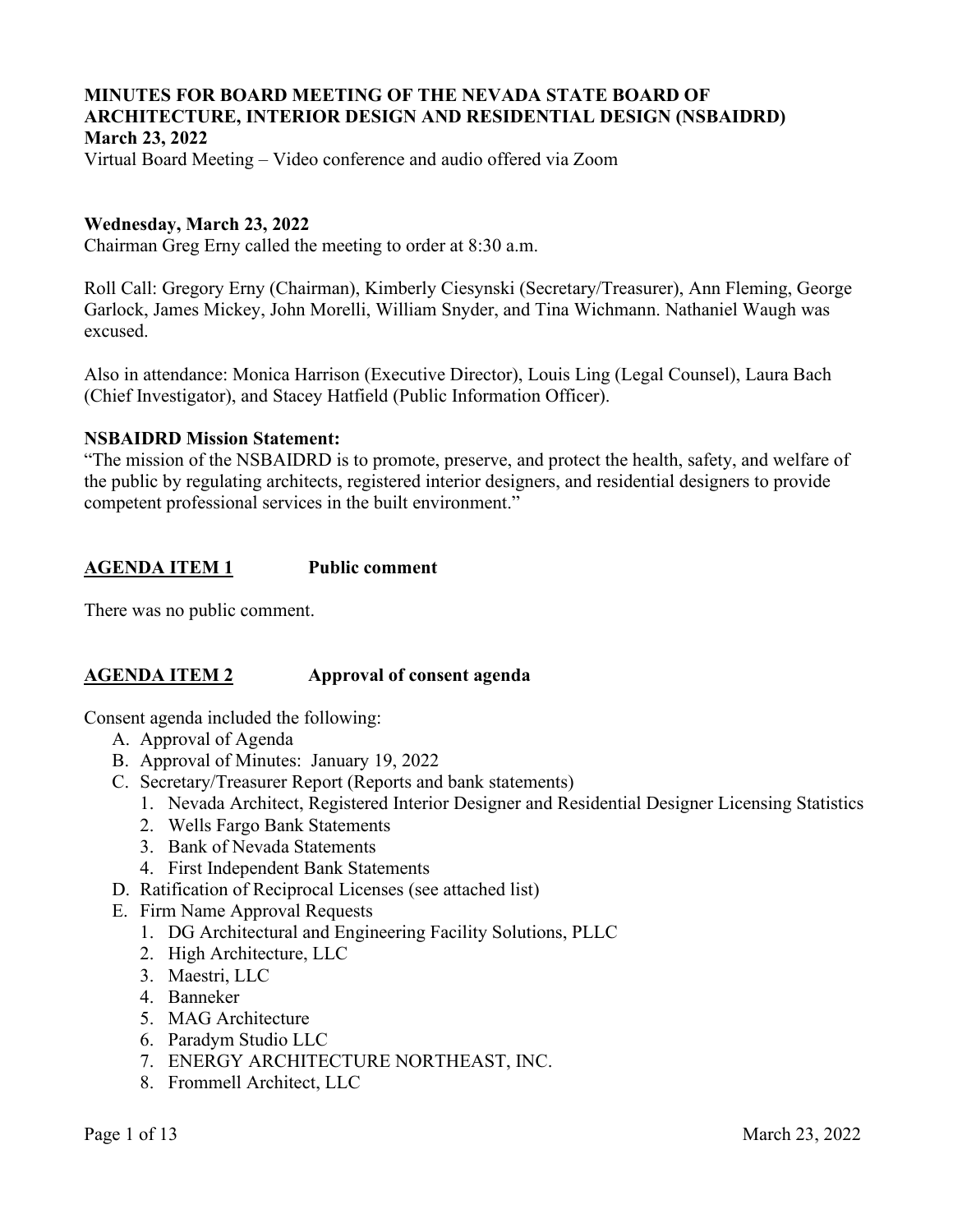- 9. H3M ARCHITECTURE PLLC
- 10. Matt Made, Inc.
- F. Firm Registration Approval Requests
	- 1. M3 Engineering & Technology Corporation
	- 2. Ryan Group Architects, Incorporated

#### **Architects: Registration by Reciprocity**

| John N. Myers                 | 8819 | Christine Huynh Ly         | 8841            | Clyde P. Drewett, Jr.           |
|-------------------------------|------|----------------------------|-----------------|---------------------------------|
| Tara Sypriano                 | 8820 | Evan Lieb Beattie          | 8842            | Robert J. Davidson              |
| Derek Wilson                  | 8821 | Edward J. Maestri Jr.      | 8843            | Scott C. Martin                 |
| Monica Robertson              | 8822 |                            | 8844            | Jolly Thulaseedas               |
| Bryce A. Turner               | 8823 | Gregory P. Miller          | 8845            | David C. Wright                 |
| Kenneth O. Miller             | 8824 | Darrell Sears              | 8846            | Andrew S. Rutenbeck             |
| Rocky J. Baer                 | 8825 | Daniel Farber              | 8847            | David Brechley                  |
| Matthew G. Dzik               | 8826 | Nicholas Wade<br>Simmerman | 8848            | Stephen L. Lewallen             |
| Jose Gonzalez                 | 8827 | Jordan Ben Goldstein       | 8849            | Kevin A. Taylor                 |
| Matthew F. Cortez             | 8828 | Scott R. Lloyd             | 8852            | Celia L. Bowman                 |
| John Ike                      | 8829 | <b>Bradley Gygi</b>        | 8853            | Luke A. Havrilla                |
| Samuel Lee Jones<br>Severns   | 8830 | Scott Douglas Allen        | 8854            | <b>Richard Burton</b>           |
| David R. Johnson              | 8831 | Scott Cameron Pullen       | 8855            | Michael Voegtle                 |
| John Charles Sponseller       | 8832 | Timothy L. Grissom         | 8856            | Michael Lawrence<br>Silberstein |
| Jordan Kane Pennington        | 8833 | Nathan Lee Colkitt         | 8857            | Karl Benjamin Loescher          |
| Peter Paul Rusin Jr.          | 8834 | Eric Arthur Cranston       | 8858            | <b>Jed Prest</b>                |
| Jonathan Stern                | 8835 | Kevin M. Utz               | 8859            | Jason L. Newman                 |
| Philip S. LiBassi             | 8836 | Gregory Dean Register      | 8860            | David Jerome Kelley             |
| Erik Karl Fritzberg           | 8837 | James McCoy                | 8861            | Joshua B. Pranger               |
| Christopher Scott<br>Frommell | 8838 | Justin Markland            | 8862            | Karl Kowalske                   |
| Donald W. Bain Jr.            | 8839 | Cameron Lyle Baker         | 8863            | Gregg R. Kirkendall             |
| Paul Louis Bentel             | 8840 | Kent Greene                | 8864            | Mark Granillo Bonillas          |
|                               |      |                            | Gary R. Caperna |                                 |

#### **Residential Designers: Registration by Reciprocity**

411-RD Alex Chiappetta

**Motion:** Garlock moved to approve the consent agenda items 2A through 2E-1, 2E-3, 2E-5 through 2F-2. Motion seconded by Snyder. **Vote:** All in favor. Motion passes.

# **AGENDA ITEM 2E-2 Firm name approval request: High Architecture, LLC**

Erny questioned use of the superlative term, "high," and asked if it would fall under use of similar terminology like "best" or "outstanding." Ling said NAC 623.740.8 states a proposed name cannot be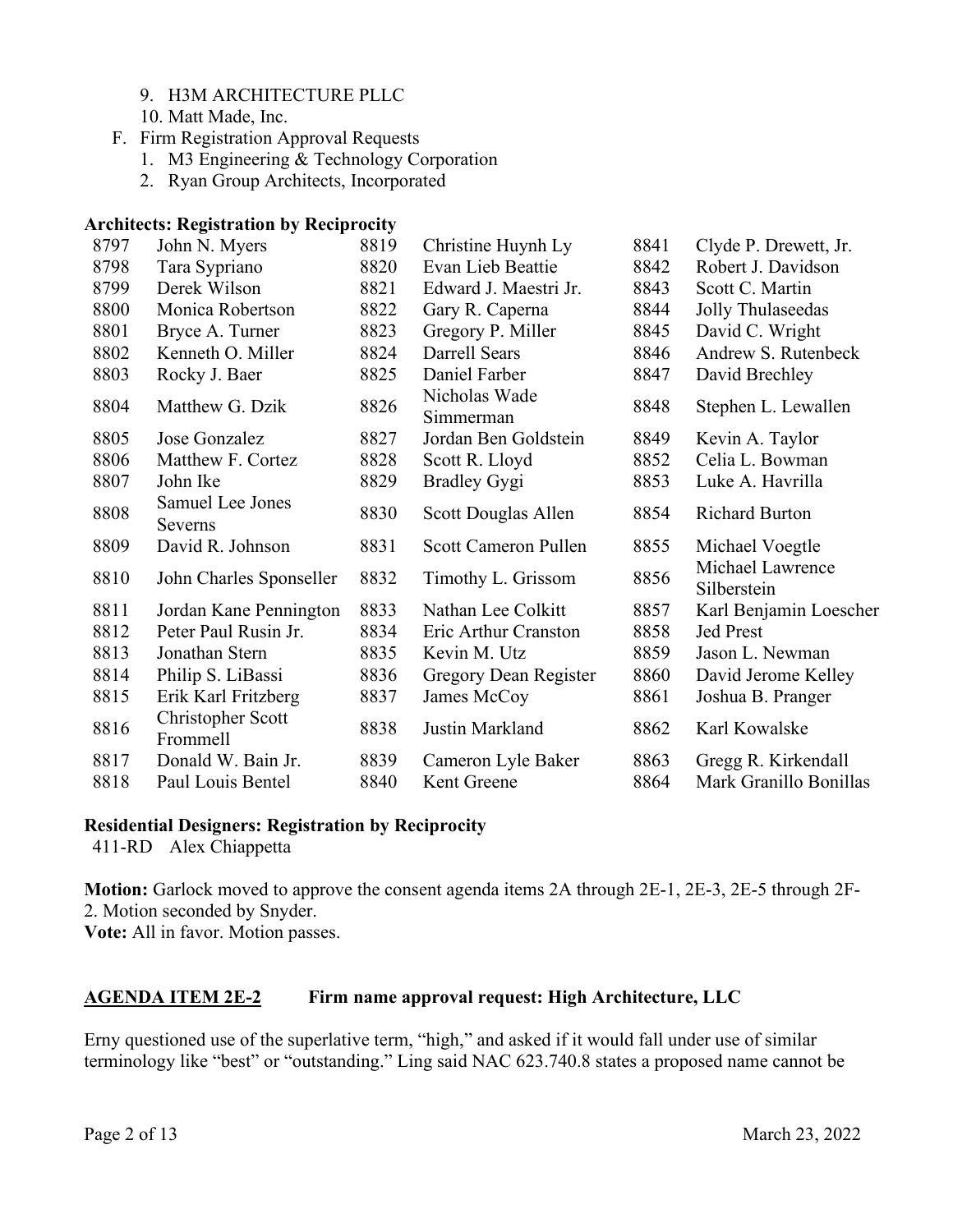false, misleading, or deceptive. Board members discussed if the term "high" was false, misleading or deceptive.

**Motion:** Ciesynski moved to approve the firm name approval request of "High Architecture, LLC." Motion seconded by Garlock.

**Vote:** All in favor. Motion passes.

# **AGENDA ITEM 2E-4 Firm name approval request: Banneker**

Mickey asked for clarification about the variety of firm names associated the application. Harrison confirmed that there are two DBAs, "Banneker" and "Ward Architecture and Design," and a business license for "Ward Allied Corp." Registrant Steve Ward owns 100 percent of "Ward Allied Corp."

**Motion:** Mickey moved to approve the firm name approval request of "Banneker." Motion seconded by Snyder.

**Vote:** All in favor. Motion passes.

# **AGENDA ITEM 5 Discussion and possible decision relating to registrants Larry Tindall and Barry Greene taking responsibility for two projects prepared by late registrant Thomas O'Neill**

Erny said this item was pulled from the agenda.

# **AGENDA ITEM 6 CE Seminar briefing and discussion about the 2022 seminar agenda**

Hatfield reported that the committee met to brainstorm ideas for speakers. The committee will identify topics soon and will work with NCARB to try to identify speakers for those topics. One likely topic will cover zero net carbon design. WCARB is putting together a CEU on that topic in May and the committee may decide to base a class on it. Part of zero net carbon design is resilience around wildfires which is important for Nevada.

# **AGENDA ITEM 12D Architect Report - FYI: NCARB Fast Facts – January and February 2022**

This information was presented to the board in the board meeting eBook.

# **AGENDA ITEM 12E Architect Report - FYI: NCARB Data by Jurisdiction – Nevada (January 2022)**

This information was presented to the board in the board meeting eBook.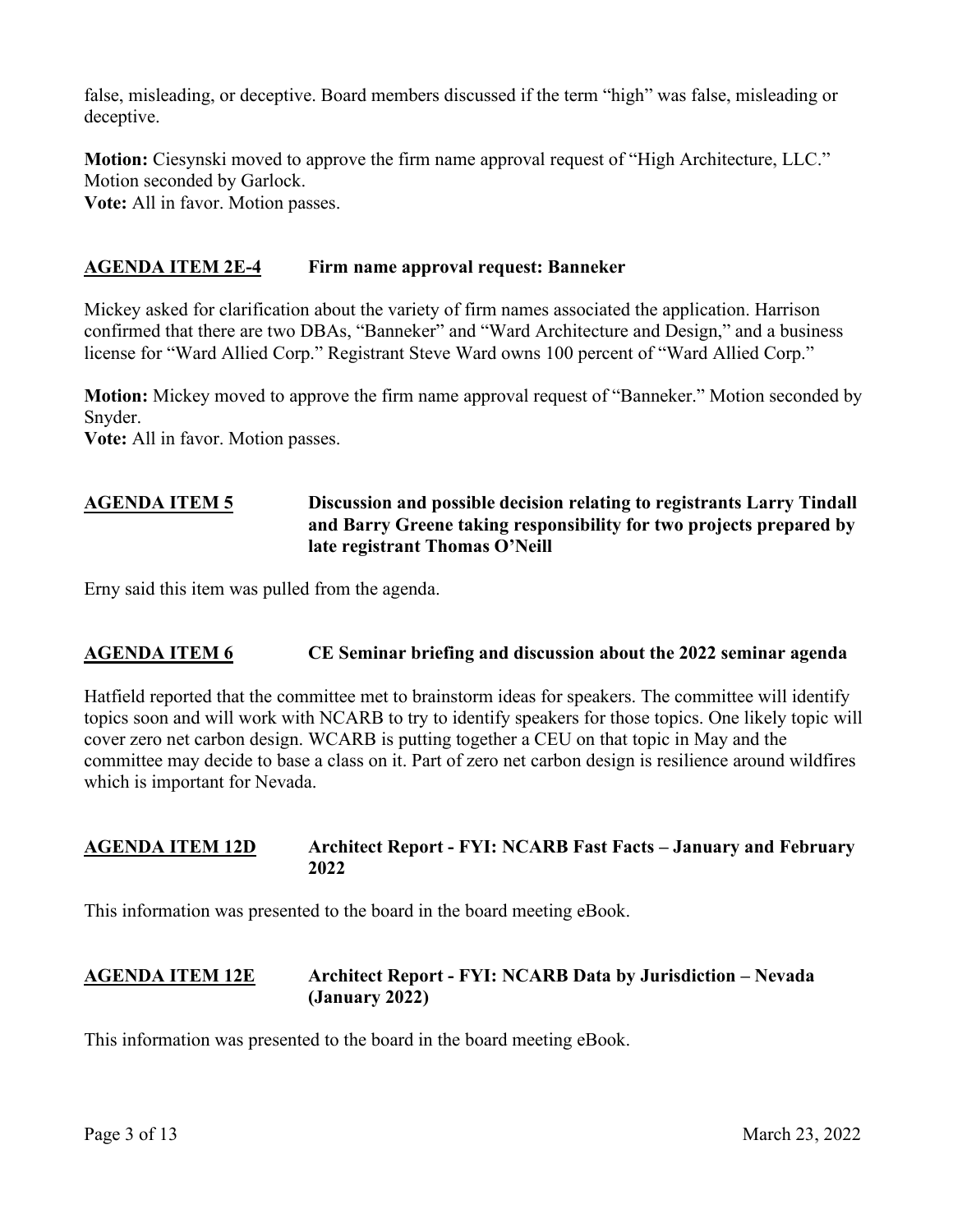# **AGENDA ITEM 12F Architect Report - FYI: NCARB Update February**

This information was presented to the board in the board meeting eBook.

#### **AGENDA ITEM 13A Residential Designer Report: Update of the residential design exam**

Morelli reported the test was administered in February. Statistics are:

- Graphic exam: 6 tests administered, 4 passed
- Structural Technology: 9 tests administered, 2 passed
- Materials and Methods of Construction: 9 tests administered, 5 passed
- Building Systems and Life Safety: 7 tests administered, 5 passed

Harrison said there were 12 total candidates, more than in the recent past.

#### **AGENDA ITEM 13B Residential Designer Report: Update of the residential design writing committee**

Morelli said there was nothing to report.

Harrison said contract was approved and NCARB will reach out to test writing volunteers. She added that some people who were on the list have dropped out and she has had to recruit additional volunteers.

#### **AGENDA ITEM 3A Deliberations/Action on Applications for Registration: Architects**

Erny greeted the attendees and explained the swearing-in process and ceremony.

Ciesynski swore-in the following individuals as architects:

- 1. Torrey D. E. Tracy ..........................8850
- 2. Taylor John Wolak ..........................8851
- 3. Amy N. Cordes ...............................8867

**Motion:** Snyder moved to approve the registration of the above referenced individuals as architects. Motion seconded by Wichmann.

**Vote:** All in favor. Motion passes.

# **AGENDA ITEM 3B Deliberations/Action on Applications for Registration: Registered Interior Designers**

Ciesynski swore-in the following individuals as registered interior designers:

- 1. Carina Gaytan .................................283-ID
- 2. Erica A. McLaughlin ......................284-ID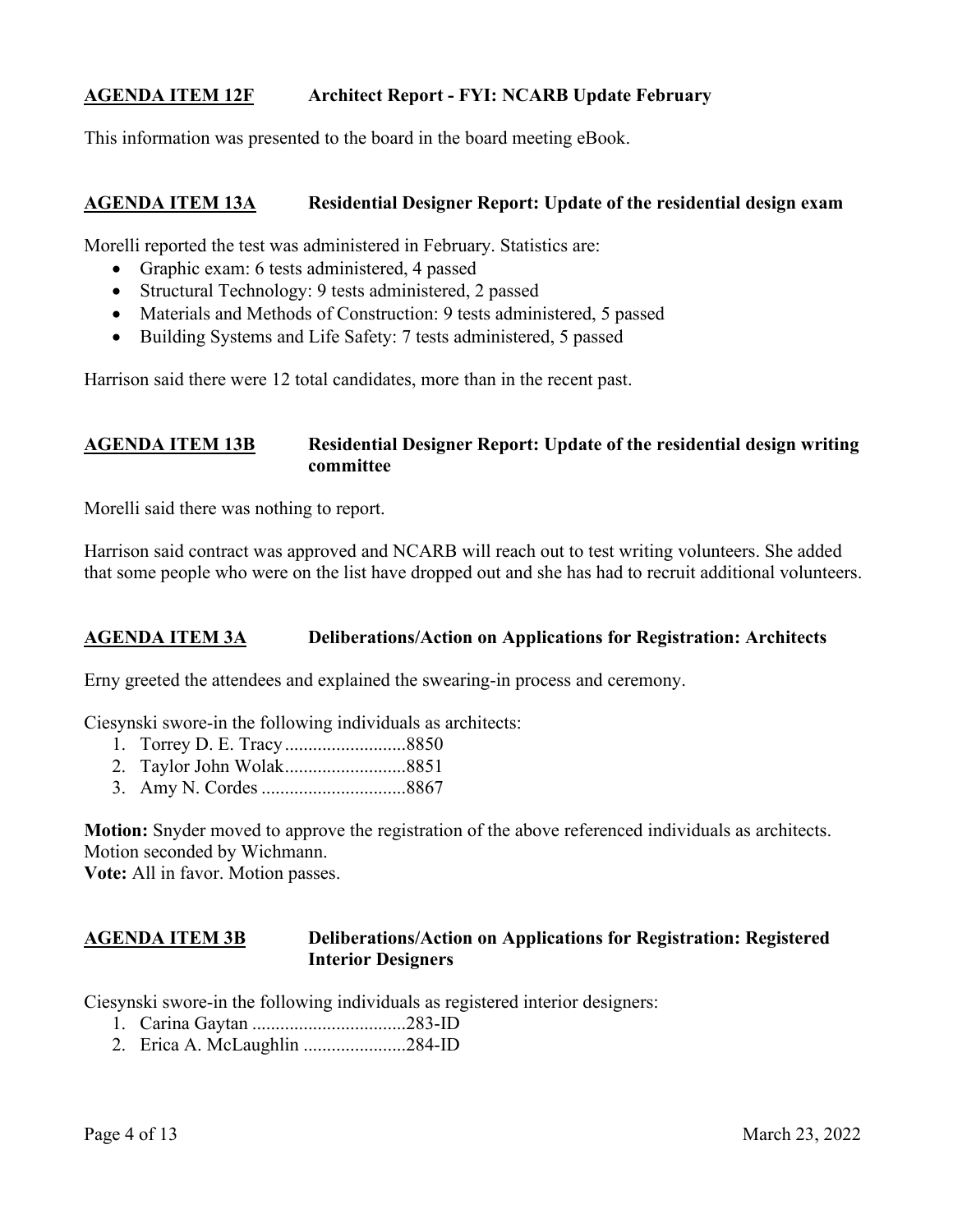**Motion:** Ciesynski moved to approve the registration of the above referenced individuals as registered interior designers. Motion seconded by Fleming. **Vote:** All in favor. Motion passes.

#### **AGENDA ITEM 3C Deliberations/Action on Applications for Registration: Residential Designers**

Ciesynski swore-in the following individual as a residential designer:

2. David Chacón Jr. ..............................413-RD

Edgar Montalvo was not able to connect to the meeting.

**Motion:** Morelli moved to approve the registration of the above referenced individual as a residential designer. Motion seconded by Snyder. **Vote:** All in favor. Motion passes.

Erny and other board members congratulated the new registrants. Erny encouraged the new registrants to share any comments or concerns on the licensure process.

Glenn Nowak, Graduate Coordinator from UNLV's School of Architecture, extended congratulations on behalf of the school. He congratulated the four UNLV graduates, Tracy, Wolak, Cordes and Gaytan. He encouraged all new registrants to become involved with the school.

Carlos Fernandez, Executive Director of AIA Las Vegas and AIA Nevada, congratulated the new registrants for achieving licensure. He said that the new registrants would be receiving a certificate of achievement in the mail and invited them to join AIA.

New registrants thanked friends, family and co-workers for their support on the licensing journey. They also said that board staff was helpful during the process.

Harrison informed new registrants that if they plan to register a firm, they can reach out to board staff for guidance. She also said that they are exempt from earning continuing education units for the first two years of licensure.

# **AGENDA ITEM 4 Update of the implementation of the bachelor's degree in architecture at TMCC – Presented by Professor Kreg Mebust, Residential Designer**

Kreg Mebust presented the proposed Bachelor of Architecture program at TMCC, which was recently approved by NSHE. They are currently waiting to hear from the Norwest Commission on Colleges and Universities. Mebust briefly shared an outline of the program they hope to start in Fall 2022, with a first graduating class in Spring 2025. They will pursue NAAB accreditation and an IPAL option.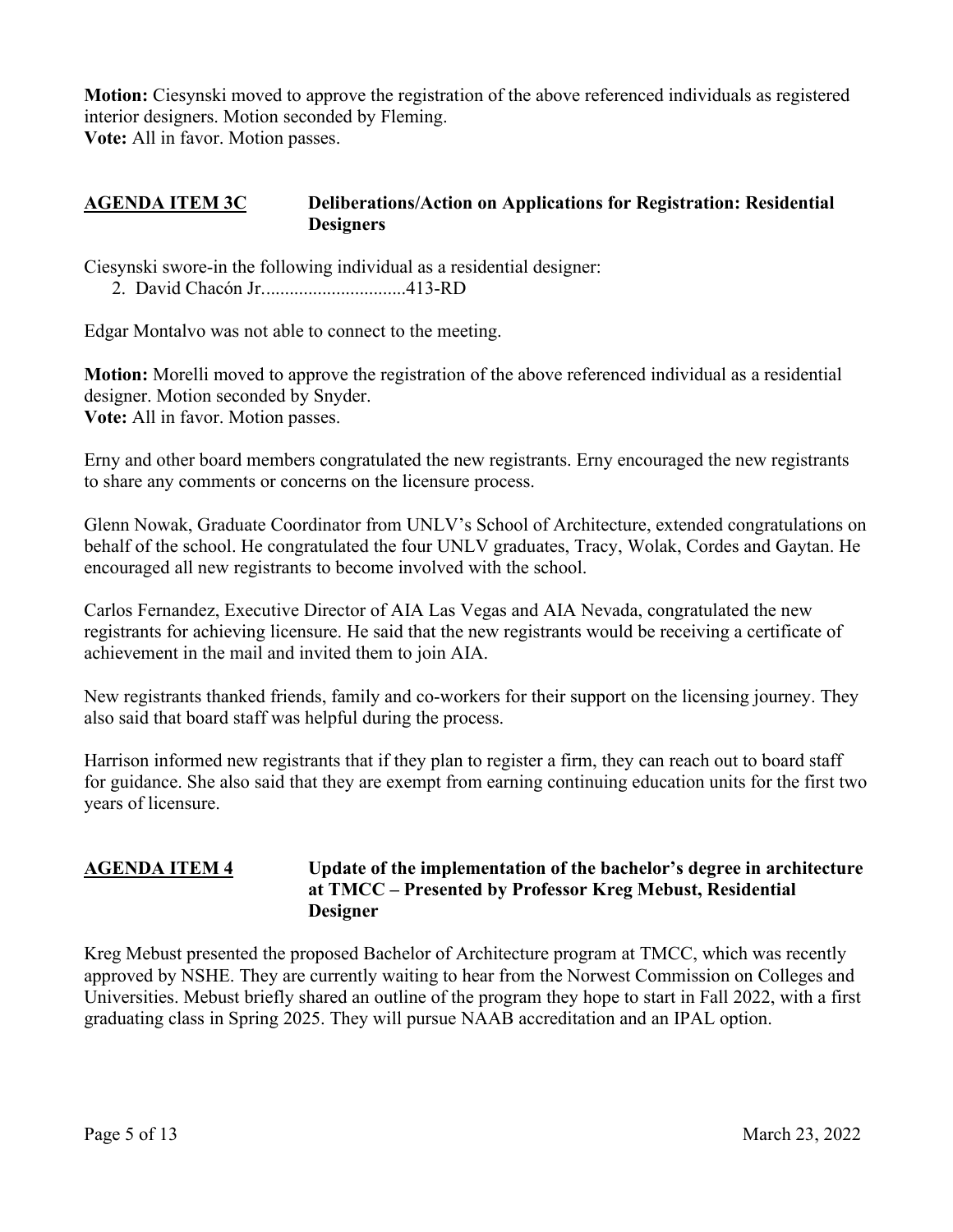Erny asked if this is the first community college to offer a Bachelor of Architecture. Mebust said he believes it is. Erny offered congratulations on leading the way and said there are other places in the country who would like to follow this lead.

#### **AGENDA ITEM 9 Review and possible decision regarding the Customer Service Survey as outlined in the Board's Strategic Plan**

Harrison reminded board members that a tactic in the Strategic Plan was to conduct a survey. She said that the Texas Board (TBAE) sends a survey annually and she received it shortly after the last board meeting. This draft survey is modelled after the Texas survey. Hatfield presented the draft survey to board members.

Board members reviewed all questions. It was decided to delete Question 8 because board members act as a whole and are not necessarily "available" to the public. Persons who have questions should be encouraged to contact the board office, not individual board members.

Harrison said that once the results are received, the board can address feedback as needed. Board staff can directly address negative comments if someone provides their contact information.

The board said the survey should be sent as soon as possible, and annually thereafter. It was suggested it could be sent as part of renewals. The board would like results presented at the next meeting.

# **AGENDA ITEM 10 Review and possible decision regarding the NSBAIDRD Data Breach Policy**

Harrison said that the board should be prepared if there is a data breech and staff should be trained how to react should that occur. She outlined a draft policy for board consideration. The board's database provider also has their own policies and procedures.

Board members asked if the state has a policy. Harrison said it does. Should a breach occur with the board, part of the draft policy includes staff contacting EITS and following state protocol. It was suggested that the policy be updated to include taking an individual, infected desktop offline should a breech occur through a desktop, and not directly on the server.

Board members asked if the board was protected from potential financial liability. Harrison said that EITS maintains the server and the office internet connection is through the state. Ling said this could offer possible protection. Harrison said the database provider also has its own liability insurance. The board directed Harrison to research if further coverage is necessary.

**Motion:** Snyder moved to approve the NSBAIDRD Data Breach Policy. The board will review the policy in six months and move to an annual review thereafter. Motion seconded by Morelli. **Vote:** All in favor. Motion passes.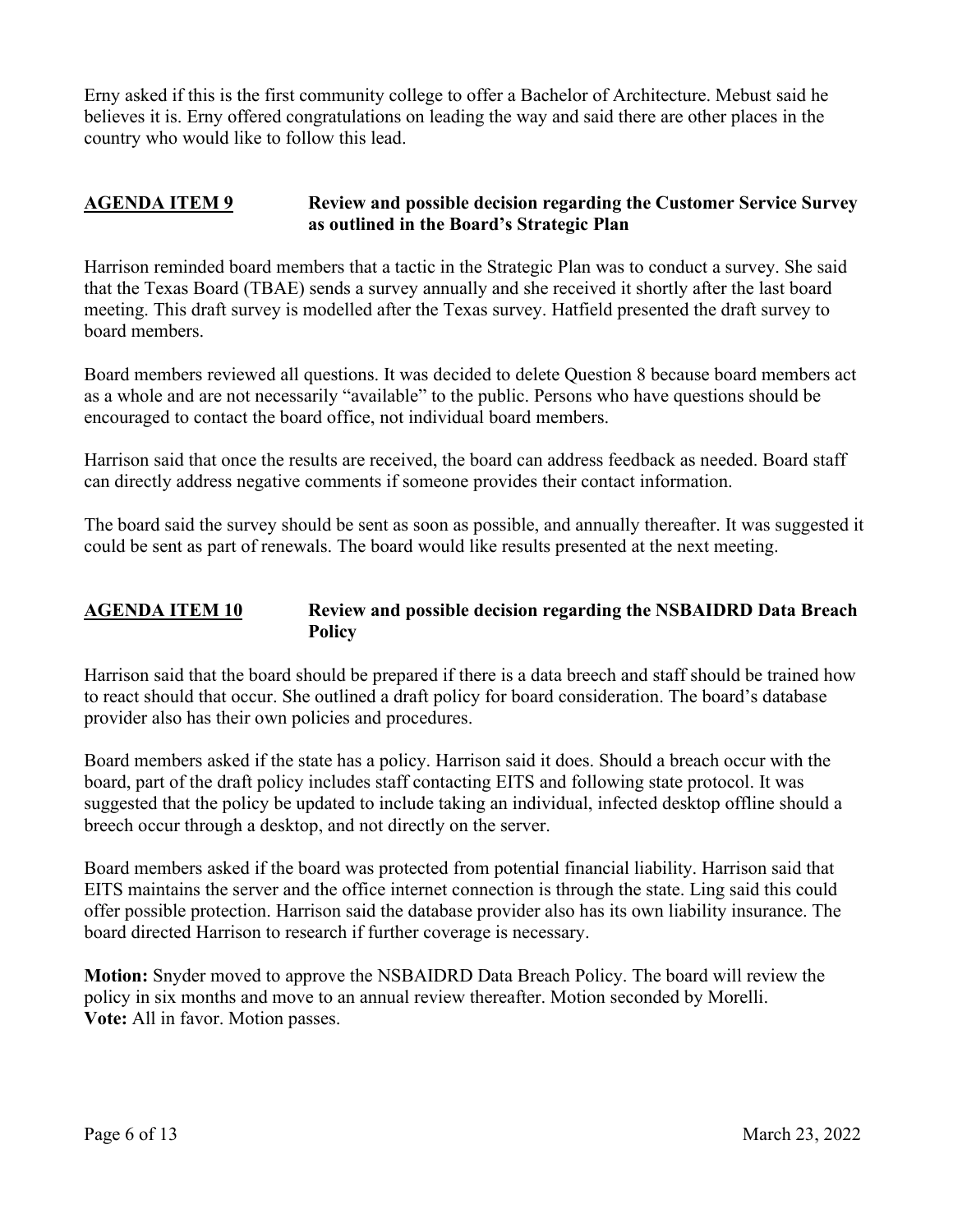#### **AGENDA ITEM 3C Deliberations/Action on Applications for Registration: Residential Designers**

Edgar Montalvo joined the meeting. Erny asked that he rejoin at 2:00pm as the board has time specific items it must address now. Montalvo agreed.

# **AGENDA ITEM 8 Review and discussion of the NCARB Mutual Recognition Agreement (MRA) with Canada, Australia, New Zealand and the Tri-National agreement between the US, Mexico and Canada, and the proposed UK MRA**

Roxanne Alston and Katrina Humphrey from NCARB joined the meeting. Erny said that the proposed UK MRA was discussed at the Regional Summit and the membership will be voting on the resolution at the Annual Meeting.

Alston detailed what NCARB transmits to boards when a foreign architect applies for licensure through a MRA. The transmittal looks similar to what the board now receives for a reciprocity applicant. Alston added that under the proposed UK MRA, state boards will have to opt-out of accepting the agreement, as opposed to current agreements which require opting-in. State boards may ask for additional information on any transmittal.

Harrison said that Nevada does not currently accept any applicants through MRAs. NAC 623.410 states applicants must be licensed in another jurisdiction and pass the ARE. Ling said that the rules must be amended to accept MRAs. Board members agreed that NCARB certification should be the standard for licensure.

Board directed staff to draft regulation changes which would allow Nevada to accept MRAs.

Board members said that the board should consider supporting approval of UK MRA at the Annual Meeting.

# **AGENDA ITEM 11A-1 Case No. 22-002N in the matter of Ali Fakih and SEG**

The Respondent is alleged to have violated NRS 623.360.1 (a) (b) and (c) by putting out a device and engaging in the practice of architecture without having a certificate of registration issued by this Board.

Staff received a complaint from Brian Johnson that the Respondent had stamped architectural drawings and entered into a contract to provide architectural services for a Starbucks prior to obtaining his engineer's license. A review of the NSBA database revealed the Respondent was not registered with our Board.

The Respondent was sent a Notice of Charges concerning this matter. The Respondent's case was discussed with Executive Director Harrison and the decision was made to offer the Respondent an opportunity to settle this matter informally rather than face a disciplinary hearing before the Board. A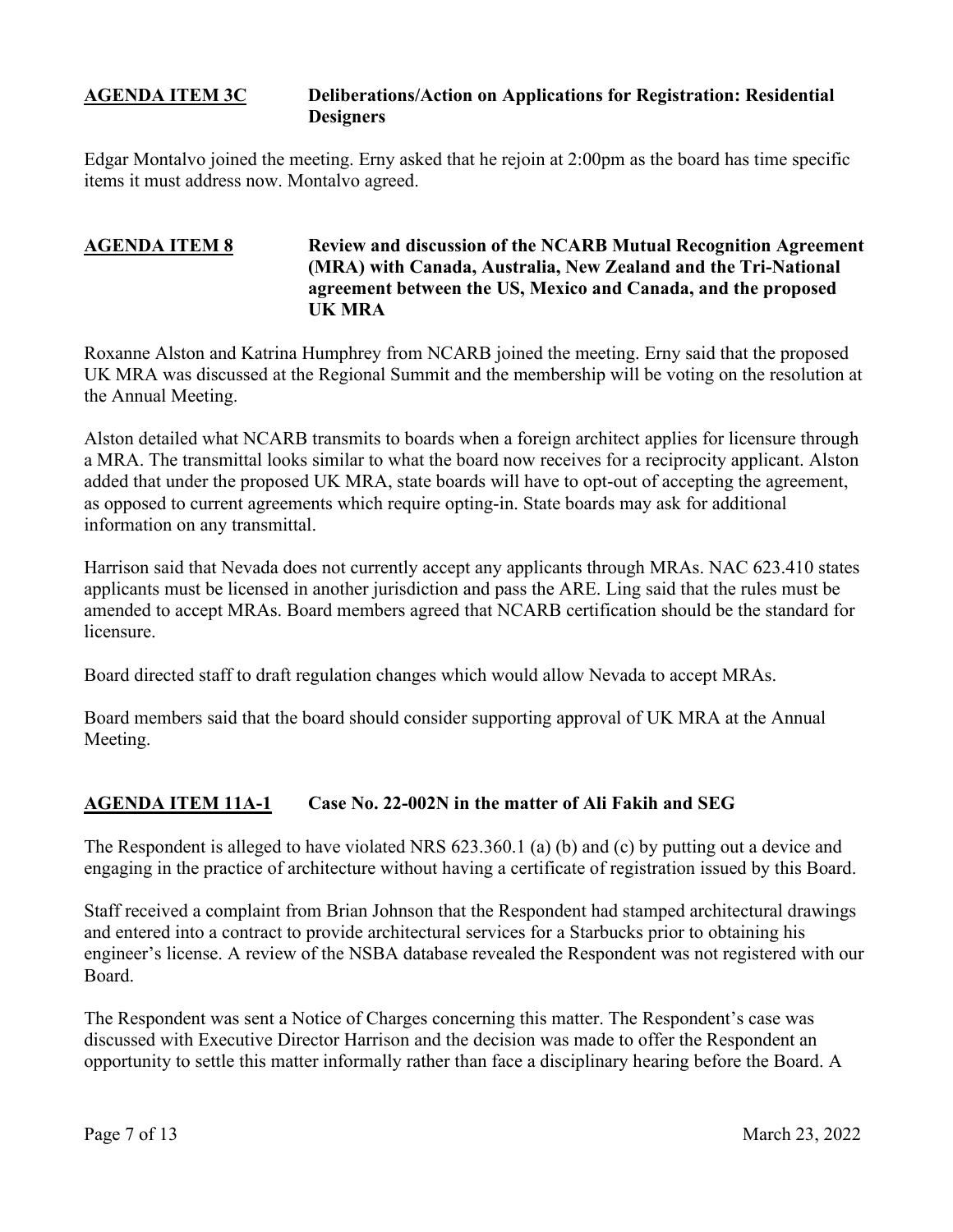settlement agreement was negotiated incorporating a Non-Admission of Guilt clause and an Administrative Penalty of \$5,000 with Investigative Costs in the amount of \$1,300.

Staff recommended the approval of the settlement agreement.

**Motion:** Snyder moved to approve the settlement agreement. Motion seconded by Ciesynski. **Vote:** All in favor. Motion passes.

# **AGENDA ITEM 11A-3 Case No. 22-035N in the matter of Hyeonjoo Park and Fish Design & Architecture**

The Respondent is alleged to have violated NRS 623.360.1 (a) (b) and (c) by holding herself out as being qualified to practice architecture, putting out a device (proposal) and engaging in the practice of architecture without having a certificate of registration issued by this Board.

Staff received a reciprocity file for Respondent who had answered no to the question that asks, "Have you or any firm or business at which you practice architecture provided a proposal to a client, entered into a contract or agreement with a client, prepared drawings for a client, or otherwise performed architectural work for a project located or contemplated in Nevada?" During the phone interview it was discovered that the Respondent had issued a proposal and prepared drawings.

The Respondent was sent a Notice of Charges concerning this matter. The Respondent's case was discussed with Executive Director Harrison and the decision was made to offer the Respondent an opportunity to settle this matter informally rather than face a disciplinary hearing before the Board. A settlement agreement was negotiated incorporating a Guilt clause, an Effect on Licensure clause and an Administrative Penalty of \$3,500 with Investigative Costs in the amount of \$1,500.

Staff recommended the approval of the settlement agreement.

**Motion:** Garlock moved to approve the settlement agreement. Motion seconded by Morelli. **Vote:** All in favor. Motion passes.

# **AGENDA ITEM 11A-2 Case No. 22-013R in the matter of Lei Su**

The Respondent is alleged to have violated NRS 623.270.1 (b) (f) and ROC 4.2 by acting deceitfully and disregarding the rights of others.

Staff received a complaint from registrant Howard Perlman that the Respondent had given her two weeks' notice and then proceeded to download proprietary files and share them. The files had no relationship to the project she was working on.

The Respondent was sent a Notice of Charges concerning this matter. The Respondent's case was discussed with Executive Director Harrison and the decision was made to offer the Respondent an opportunity to settle this matter informally rather than face a disciplinary hearing before the Board. A settlement agreement was negotiated incorporating a Guilt clause and an Administrative Penalty of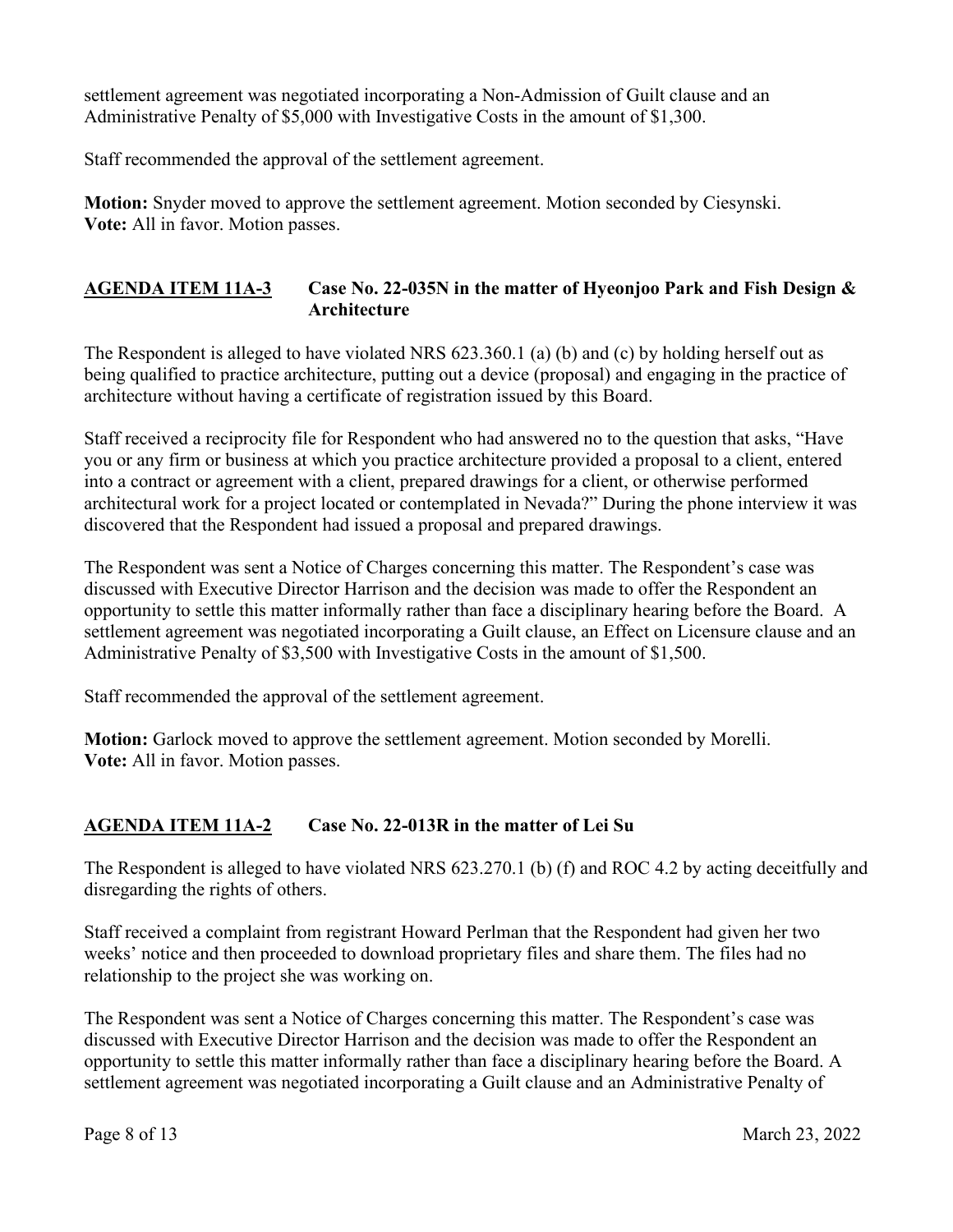\$10,000, of which \$8,000 is being stayed, three years' probation and a restriction on her registration that she will not be able to work on multifamily homes/apartments during her probation; with Investigative Costs in the amount of \$1,800.

Staff recommended the approval of the settlement agreement.

**Motion:** Morelli moved to approve the settlement agreement. Motion seconded by Snyder. **Vote:** Erny and Wichmann recused themselves. All others in favor. Motion passes.

# **AGENDA ITEM 11B Discussion and possible decision regarding closure of enforcement cases**

Bach recommended the following cases for closure without disciplinary action:

22-021N 22-023N 22-024N 22-027N 22-030N

**Motion:** Garlock moved to approve the closure of the cases listed above without disciplinary action. Motion seconded by Snyder.

**Vote:** Erny recused himself. All others in favor. Motion passes.

# **AGENDA ITEM 11-C Enforcement Report**

Bach had nothing to report.

# **AGENDA ITEM 12A Architect Report – Discussion and possible decision regarding which board members and staff will attend the 2022 Annual Business Meeting on June 2-4 in Austin, Texas**

Harrison said that she and Hatfield will attend the Annual Meeting. Garlock, Snyder and Erny will attend. Ciesynski may attend.

# **AGENDA ITEM 12B Architect Report – Review, discussion and potential action related to the Final Resolutions for 2022 NCARB resolutions that will be discussed at the Annual Business Meeting in Austin, Texas**

Erny said the resolutions are in the board books. Erny said that there is a resolution to create a definition for "responsible control" in model law. Resolutions will be discussed at the May meeting.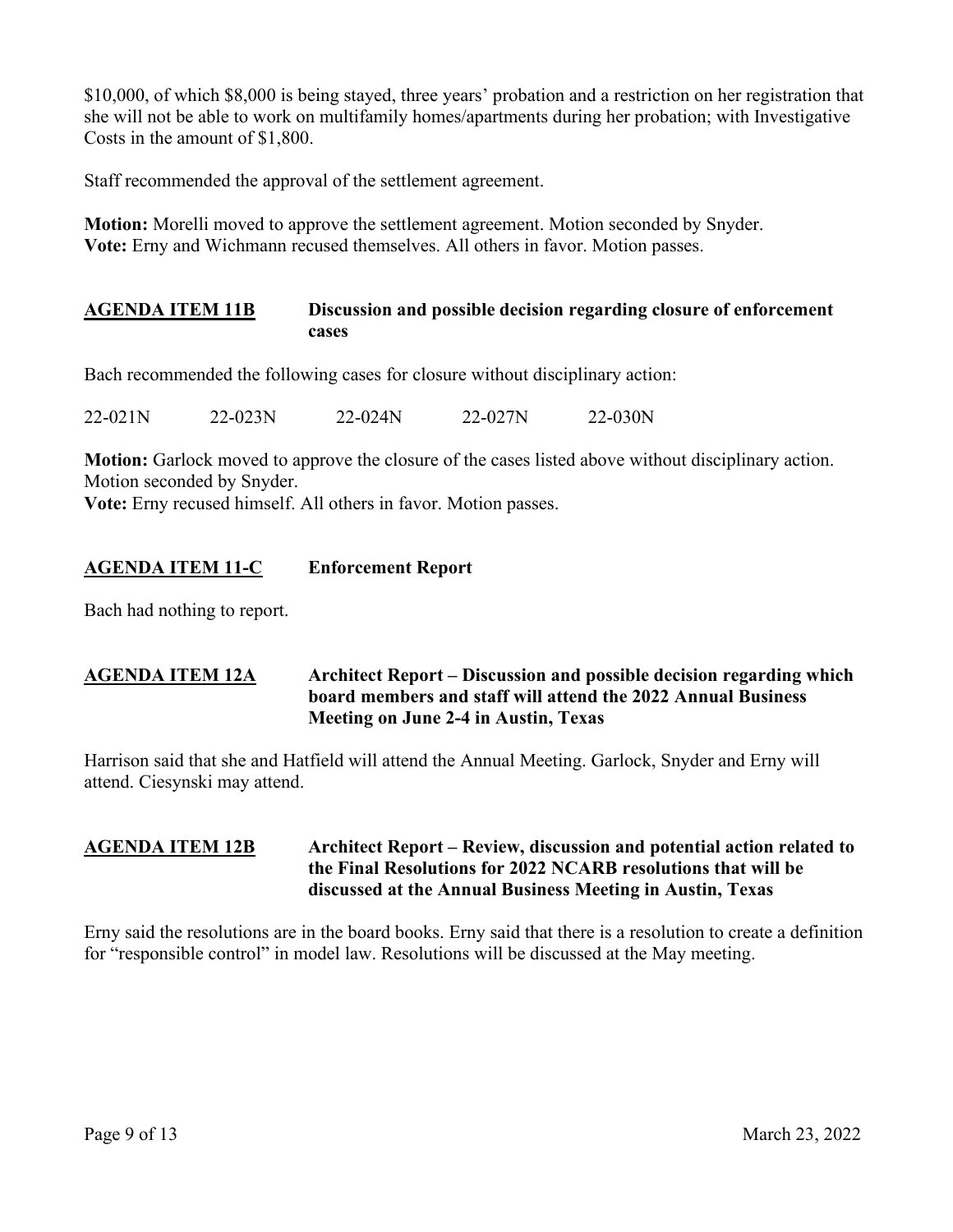#### **AGENDA ITEM 12C Architect Report – Discussion and possible action related to distributing by email the final NCARB's Analysis of Practice validation survey to all registrants and candidates**

Harrison shared an NCARB request that the board share information about the final validation survey with Nevada registrants and candidates. NCARB would like the board to send an email or share email addresses with NCARB. Harrison said she would prefer to send the emails directly from the board and not send email addresses to NCARB. Board members agreed.

#### **AGENDA ITEM 7 Review, discussion, appearance for oral interview, and potential action regarding application for restoration of license by Dennis Rusk**

Ling said that at the last board meeting, the board asked staff and Flangas/Rusk to meet and discuss alternative paths to meeting the requirements in the board order from Dennis Rusk's disciplinary case over ten years ago. Ling reported that they met and had good faith discussions in the interim. In the board books the board will see a proposal for Rusk to meet those requirements. There is a listing of proposed classes and exams that Rusk has taken or will take, which Rusk says will address the same concerns as the ICC classes originally required in the order. These classes may also also address the board's concern that as Rusk has not been licensed to practice in Nevada in over ten years, he may not be up to date on current codes. Regarding the financial issue of outstanding fees and costs of approximately \$20,000, Rusk is proposing paying \$10,000 up front, and paying the remaining balance over 24 months.

Erny said he appreciates good faith efforts to try and come to an agreement.

Leo Flangas, Esq., Attorney for Dennis Rusk, walked the board through the proposed courses and exams that Rusk has or will take to meet the educational requirement of the board's original order. This includes:

- Successful completion of the California Supplemental Exam (CSE)
- Four-day Building Codes Education Course in Montana (March 2022)
- Specific RedVector courses and exams
- Specific NCARB courses and exams

Flangas proposed that when Rusk shows proof of completion of the courses and exams and pays the \$10,000, that he would be able to receive his license. Rusk with then pay \$7,698 over a two-year period. If he does not pay as agreed, board staff would bring the issue back to the board.

Erny discussed the accountability of each class and exam, to ensure it is Rusk who is attending the courses and taking any exam. The ICC classes originally required by the board were chosen not only for their content, but because there was an exam at the end that would have to be passed, ensuring Rusk learned the content. Flangas said that the CSE was a proctored exam. The Montana courses are in-person learning, but no exam is given. Attendees receive a certificate of completion if they attend. Flangas said that Rusk could take the exams for the RedVector and NCARB classes at his office or the board office. Erny said he thought it was a reasonable accommodation for Rusk to take the exams (not courses) at the board office.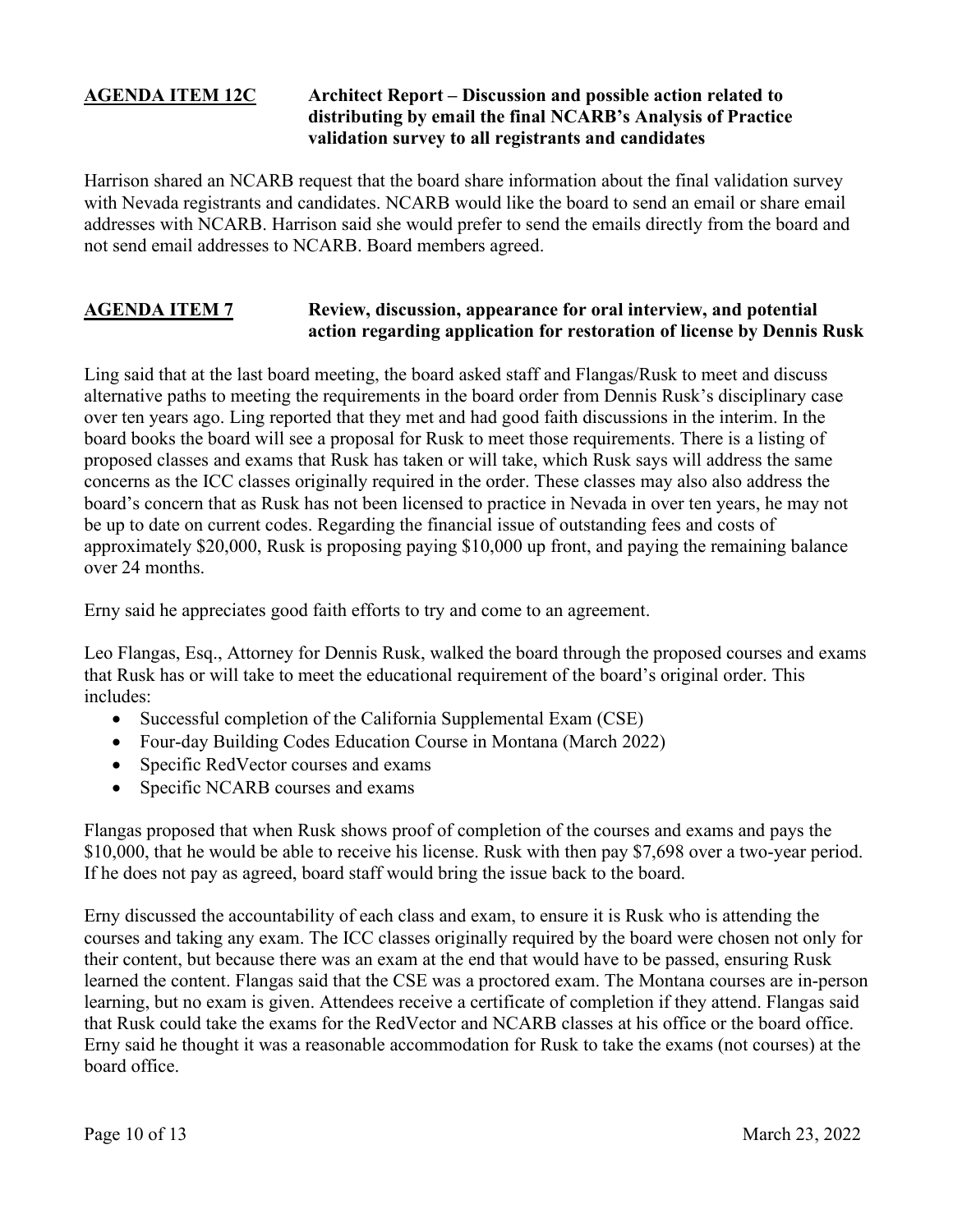Ciesynski said she thinks these new classes meet the objectives of the original order. The negotiated fine is acceptable so the board can move on. Mickey said he agrees with Ciesynski.

Erny said he accepts the negotiated monetary amount, but does not think it should be paid over time. He believes all requirements should be met before granting a license. He is uncomfortable with granting a license today because of the history of this case.

Ling said that the board could make a motion today that would grant Rusk a license, subject to meeting the conditions discussed today. No license would be issued until all requirements are met, except for the two-year payment plan.

Bach suggested this item be brought back at the May meeting, giving Rusk time to complete the courses and exams. At the May meeting he could present proof that he met all the requirements. This would also give Rusk time to pay \$10,000, or obtain a loan for the full amount. She also suggested a shortened payment plan of \$500 per month for 15 months.

Mickey said he is comfortable with the plan put forward today and that the board can suspend or revoke the license if the payment plan is not met. Morelli, Wichmann and Fleming agreed.

Erny invited Rusk to address the board. Rusk said he hoped the board would agree with Ling's recommendation. Flangas said "and the recommended agreement, we appreciate it," which Rusk then repeated.

Mickey asked if the board needed an official, written agreement to move forward since there are so many moving parts. Ling said a written agreement could be presented at the next board meeting. He added that Flangas did propose a written document, but Ling opted to present the terms orally instead. Ling said the terms laid out in the board book include: the board will issue a conditional license today, subject to a certificate and number not being issued until Rusk provides proof of completion of classes and exams (outlined above) and pays \$10,000; After the license number and certificate are issued, board staff and Flangas/Rusk will negotiate a 24-month payment plan for the remaining \$7,698. Terms of the repayment will depend on circumstances; If Rusk fails to meet terms of the payment plan, this issue will be brought to the board for possible suspension or revocation.

Erny said he would like the matter to come back to board at the May board meeting so the board can see if Rusk has met the conditions. Ciesinski said she would like to grant a conditional license today so the board does not have to discuss the matter again in May.

**Motion:** Ciesynski moved to approve the terms negotiated between board staff and Flangas/Rusk as outlined by Ling, which are:

- Board will issue a conditional license today, subject to a certificate and number not being issued until Rusk provides proof of completion of classes and exams.
	- o Successful completion of the California Supplemental Exam (CSE)
	- o Four-day Building Codes Education Course in Montana (March 2022)
	- o Specific RedVector courses and exams (detailed in board book)
	- o Specific NCARB courses and exams (detailed in board book)
- Payment of \$10,000.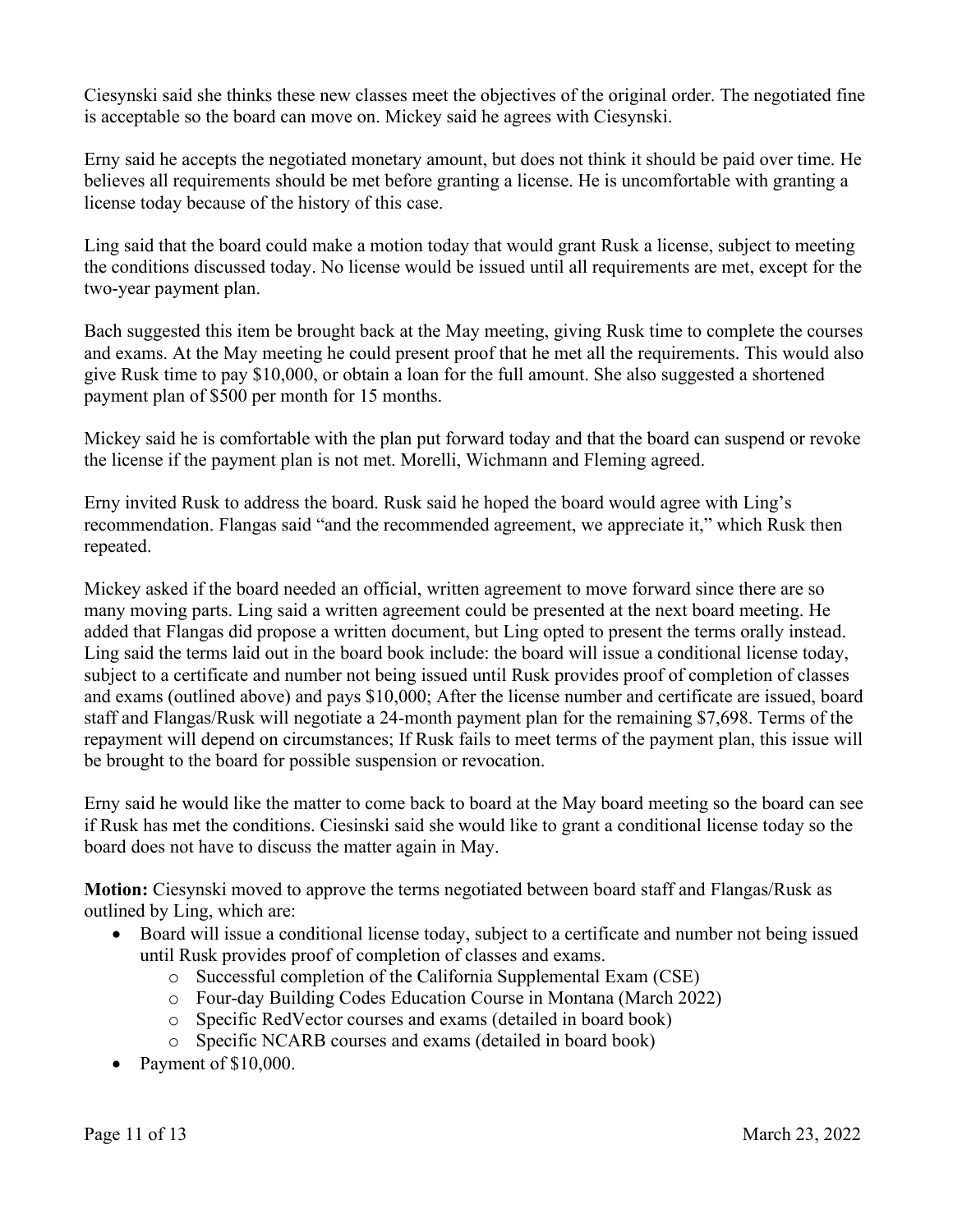- After license number and certificate are issued, board staff and Flangas/Rusk will negotiate a 24 month payment plan for the remaining \$7,698.
- If Rusk fails to meet terms of the payment plan, this issue will be brought to the board for possible suspension or revocation.

Motion seconded by Morelli.

Ling said if the motion passes, this will be committed to writing and presented to Rusk for a clear record of what he must do before being issued a certificate of registration.

**Vote:** Garlock and Snyder recused themselves. Ciesynski, Fleming, Mickey, Morelli, and Wichmann in favor. Erny opposed. Motion passes.

# **AGENDA ITEM 3C Deliberations/Action on Applications for Registration: Residential Designers**

Ciesynski swore-in the following individual as a residential designer:

1. Edgar Montalvo. .............................412-RD

**Motion:** Mickey moved to approve the registration of the above referenced individual as a residential designer. Motion seconded by Wichmann.

**Vote:** All in favor. Motion passes.

# **AGENDA ITEM 14A Registered Interior Designer Report – FYI: Nominations for CIDQ 2023 Board of Directors**

Fleming said that there is a webinar on April 6 regarding the joint report between NCARB and CIDQ. CIDQ announced that nominations for the board of directors are open. Fleming has been working with UNLV and the local interior design community to increase community participation with the program. There is a Career Day on April 9, at which Fleming and Hatfield will speak about licensing.

#### **AGENDA ITEM 15 Public Member Report**

There was no report.

# **AGENDA ITEM 16 Executive Director Report**

Harrison said the database migration will start soon. Staff will spend two days testing the system before it goes live. There will be online application portals, in addition to online renewals.

Harrison said the next board meeting will be May 25, 2022. It will likely be a virtual meeting unless Southwest restores some of its flights between Reno and Las Vegas.